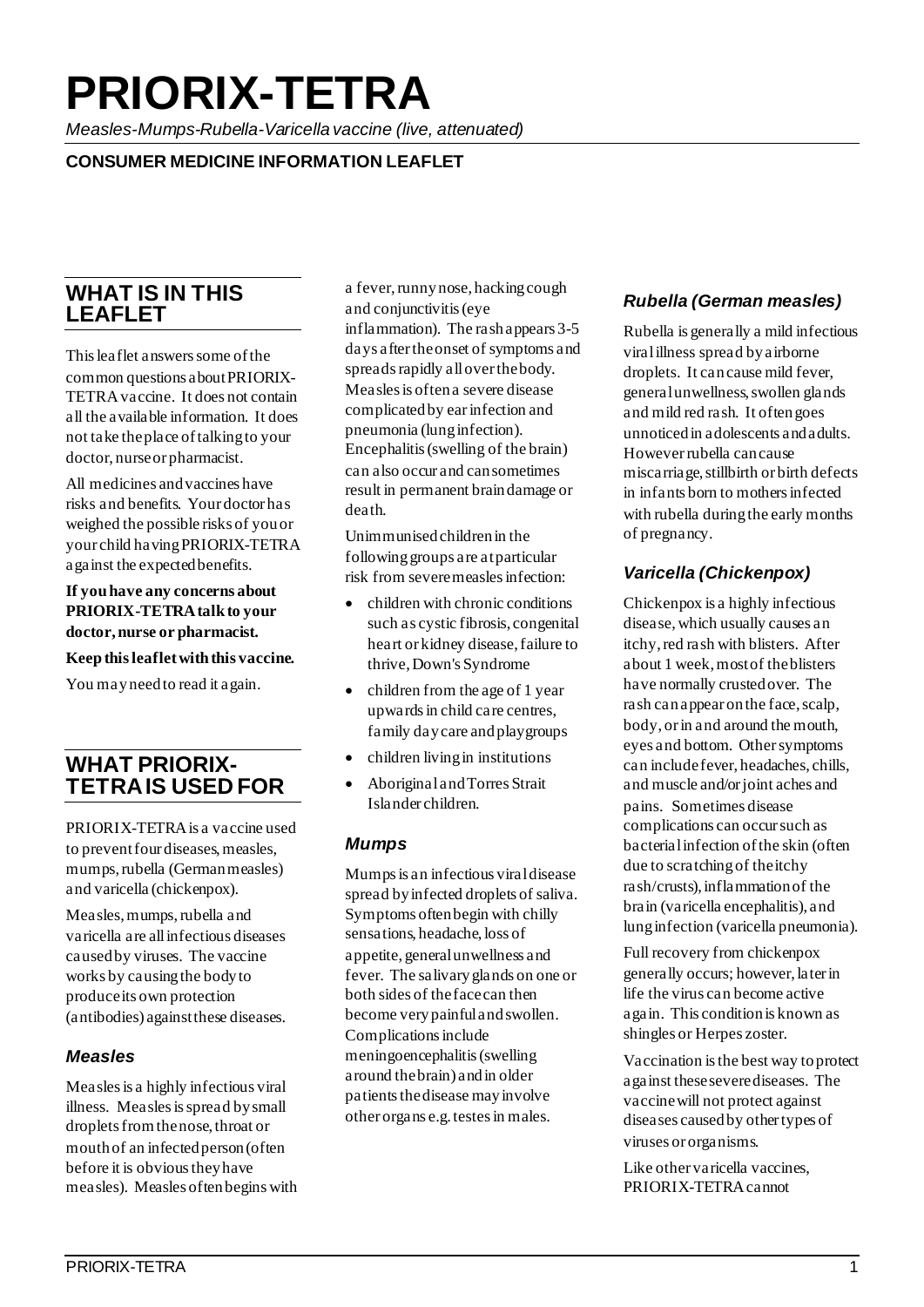completely protect your child against catching chickenpox. However, people who have been vaccinated and catch chickenpox usually have a very mild disease, compared with people who have not been vaccinated.

Although PRIORIX-TETRA contains live viruses, they are too weak to cause severe disease in healthy people. Occasionally, some spots, blisters and fever may appear in the first two weeks after vaccination.

## **BEFORE RECEIVING PRIORIX-TETRA**

#### *DO NOT HAVE PRIORIX-TETRA IF:*

- your child has had an allergic reaction to PRIORIX-TETRA, or any ingredient contained in this vaccine. The ingredients are listed at the end of this leaflet. Signs of an allergic reaction may include itchy skin, rash, shortness of breath and swelling of the face or tongue.
- your child is known to be allergic to neomycin. Signs of an allergic reaction are listed above. If your child has a history of skin allergy to neomycin they can still be vaccinated.

If your child has had PRIORIX-TETRAor another vaccine containing measles, mumps, rubella or varicella before and became unwell, tell your doctor or nurse before the next dose is given.

- your child has a severe infection with a high temperature. A minor infection such as a cold should not be a problem, but talk to your doctor or nurse about this before being vaccinated.
- your child has ever had a severe allergic reaction to eggs or anything that contained eggs.
- you are or think you may be pregnant or if you intend to become pregnant within one month. Your doctor will discuss with you the risks of receiving PRIORIX-TETRA prior to or during pregnancy.
- your child has lowered immunity. This can occur in persons:
	- − with inherited (or family history of) immune deficiency conditions
	- − with abnormal blood conditions or blood protein (immunoglobulin) disorders
	- − with cancer
	- − receiving or who have received certain drugs (ie cyclosporin, corticosteroids, and cancer medicines)
	- − receiving or who have received radiation therapy
- the expiry date printed on the pack has passed
- the packaging is torn or shows signs of tampering

**If you are not sure whether PRIORIX-TETRAshould be given, talk to your doctor or nurse. Do not give this vaccine to anyone else; your doctor has prescribed it specifically for you/or your child.**

#### *BEFORE HAVING PRIORIX-TETRA TELL YOUR DOCTOR IF*

- your child has any medical problems such as:
	- − a history or family history of convulsions (fits or seizures)
	- − a history or family history of allergic diseases
	- − a skin allergy to neomycin
	- − a bleeding disorder. Sometimes PRIORIX-TETRA may need to be given differently in people with bleeding problems.
	- − a weakened immune system. Your child should be closely monitored as the response to

the vaccine may not be sufficient to ensure protection against the illness.

- your child has allergies to any other medicines or substances, such as dyes, foods or preservatives.
- you are breast feeding. Your doctor will discuss the risks and benefits of vaccination.
- your child has received another vaccine within the last month.
- your child has received a blood or plasma transfusion, or been given gamma globulin or other immunoglobulin within the last 3 months. PRIORIX-TETRA may be less effective if given within 3 months of these products. Your doctor will decide when to give the vaccine.
- your child is taking any prescription or OTC (over-thecounter) medicines. Some vaccines may be affected by other vaccines or medicines. Your doctor, nurse or pharmacist will be able to tell you what to do if PRIORIX-TETRA is to be given with another vaccine or medicine.
- Your child has had any testing for tuberculosis (TB). PRIORIX-TETRA may affect the result of the tuberculin test.

Fainting can occur following, or even before, any needle injection, therefore tell the doctor or nurse if you/your child fainted with a previous injection.

## **HOW PRIORIX-TETRA IS GIVEN**

The doctor or nurse will give PRIORIX-TETRAas an injection.

**If you have any concerns about how this vaccine is to be given, talk to your doctor, nurse or pharmacist.**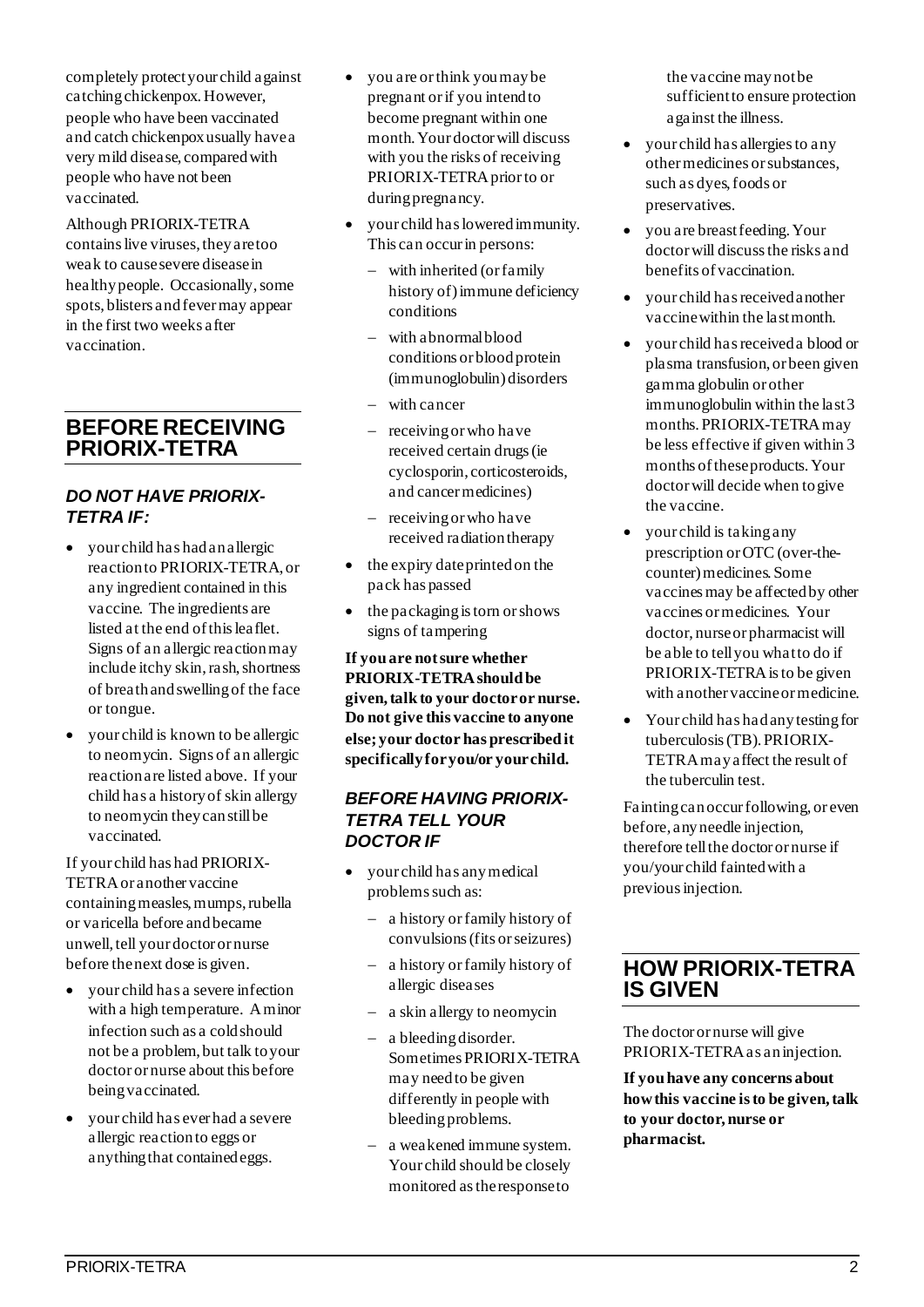#### *HOW MUCH IS GIVEN*

PRIORIX-TETRAis generally given as a single 0.5mL dose.

#### *HOW IT IS GIVEN*

The vaccine comes as a powder which is mixed with sterile water before use. PRIORIX-TETRAis injected under the skin (subcutaneously) or into the muscle (intramuscularly). PRIORIX-TETRA is generally injected into the upper leg in infants under 12 months of age. In children over 12 months of age the injection may be given in the upper arm.

PRIORIX-TETRA should never be given into a vein.

#### *WHEN IT WILL BE GIVEN*

The appropriate time and number of doses that will be given will be determined by your doctor on the basis of appropriate official recommendations.

## *IF A DOSE IS MISSED*

If your child misses a scheduled dose, talk to your doctor or nurse and arrange another visit as soon as possible.

## **AFTER RECEIVING PRIORIX-TETRA**

#### *THINGS YOU MUST NOT DO:*

• do not become pregnant for one month after receiving PRIORIX-TETRA vaccination. Talk to your doctor as soon as possible, if you do become pregnantwithin this time.

#### *THINGS YOU MUST DO:*

Tell your doctor your child has received PRIORIX-TETRAif:

they are to have a tuberculin skin test for tuberculosis within 4-6 weeks after vaccination. The

results of the test may be affected by the vaccine.

- they are to have another vaccine within 1 month after vaccination.
- they are to have a blood or plasma transfusion, or be given gamma globulin or other immunoglobulin within 2 weeks after vaccination.

#### *THINGS TO BE CAREFUL OF:*

It is advised to remain in the clinic for about 15 minutes after receiving the injection.There is a rare risk of allergic reactions. These may be local or widespread rashes that may be itchy or blistering, swelling of the eyes and face, difficulty in breathing or swallowing, a sudden drop in blood pressure and loss of consciousness. These reactions will usually occur before leaving the doctor's surgery.If these symptoms occur, you should contact a doctor immediately.

## **SIDE EFFECTS**

**Tell your doctor, nurse or pharmacist as soon as possible if you (or your child) have troublesome symptoms after having had a dose of PRIORIX-TETRA.** 

PRIORIX-TETRAhelps protect most people from measles, mumps, rubella and varicella infection, but it may have unwanted side effects in a few people. All medicines and vaccines can have side effects. Sometimes they are serious; most of the time they are not. Some side effects may need medical treatment. The chance of your child having a serious side effect is very much less than the chance of you or your child having a permanent injury from the natural infections.

**Ask your doctor, nurse or pharmacist to answer any questions you may have.**

Most unwanted effects with PRIORIX-TETRAare mild. These effects, as with other vaccines, generally occur around the injection site.

#### **Side effects that occurred during clinical trials with PRIORIX-TETRAwere as follows:**

**Very common (these may occur with more than 1 in 10 doses of the vaccine):** 

- pain and redness around the injection site
- fever greater than  $37.5^{\circ}C^*$

#### **Common (these may occur with up to 1 in 10 doses of the vaccine):**

- swelling around the injection site
- fever greater than  $39^{\circ}C^*$
- irritability
- rash (spots and/or blisters)

\* Higher rates of fever were observed after administration of the first dose of PRIORIX-TETRAwhen compared to measles-mumps-rubella and varicella vaccines administered separately at the same visit.

#### **Uncommon (these may occur with up to 1 in 100 doses of the vaccine):**

- crying
- generally feeling unwell
- loss of appetite
- vomiting
- diarrhoea
- nervousness
- inability to sleep
- sleepiness
- tiredness (fatigue)
- lack of energy
- runny nose
- upper respiratory tract infection
- swollen glands in the cheek
- swollen glands in the neck, armpit and groin

#### **Rare (these may occur with up to 1 in 1,000 doses of the vaccine):**

- seizures with fever
- coughing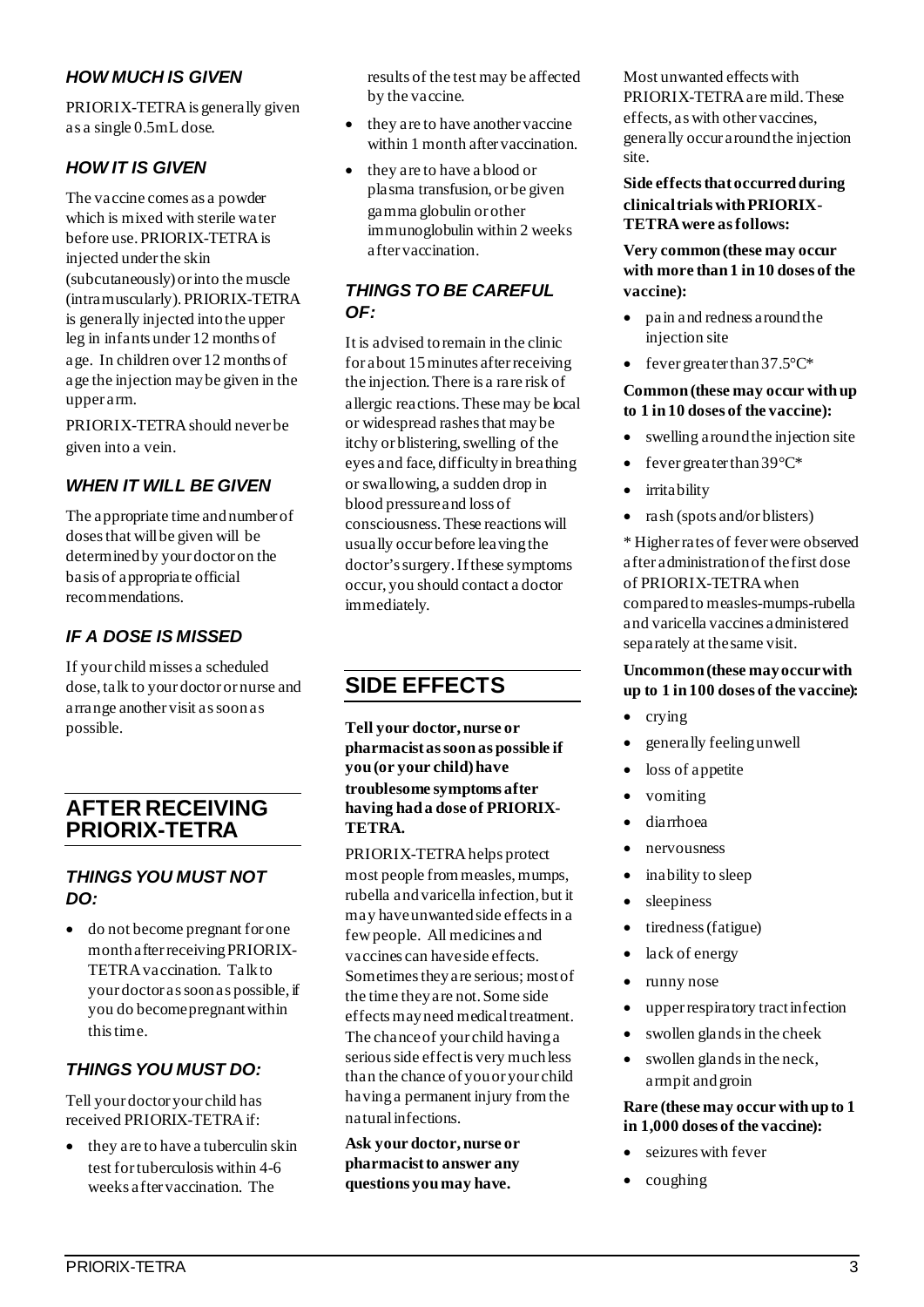- infection of the middle ear
- **hronchitis**

#### **After commercialisation, the following additional side effects have been rarely reported in people vaccinated with PRIORIX-TETRA:**

- chickenpox-like rash
- shingles (herpes zoster)
- mumps like symptoms (including transient, painful swelling of the testicles and swollen glands in the neck)
- temporary lumpy rash that may affect the skin, mouth and other parts of the body
- joint and muscle pains
- infection around the brain or spinal cord (meningitis)
- infection or inflammation of the nervous system resulting in temporary loss of control of bodily movements, walking or sensation changes
- bleeding or bruising more easily than normal which may be associated with skin rashes/peeling or fever

Other side effects not listed above, can also occur during or soon after a dose of PRIORIX-TETRA.

#### **Check with your doctor or nurse if you or your child has any other effects.**

Do not be alarmed by this list of possible side effects. You or your child may not experience any of them.

## **STORAGE**

PRIORIX-TETRAis usually stored at the doctor's clinic or surgery, or at the pharmacy. But if you need to store PRIORIX-TETRAalways:

• Keep PRIORIX-TETRA in the refrigerator stored between 2°C and 8°C. DO NOT STORE PRIORIX-TETRA IN THE FREEZER. Do not store it in the bathroom, near the sink, or leave it in the car on hot days. Avoid exposing the vaccine to sunlight.

- Keep the vaccine out of thereach of children.
- Keep PRIORIX-TETRA in the original pack until it is time for it to be given.

**Ask your pharmacist what to do with any left over PRIORIX-TETRAthat has expired or has not been used.**

## **PRODUCT DESCRIPTION**

#### *WHAT IT LOOKS LIKE*

PRIORIX-TETRAcomes as a whitish to slightly pink powderin a glass vial. This is mixed (reconstituted) with water diluent supplied in a glass ampoule or syringe. The reconstituted vaccine may vary in colour from clear peach to fuchsia pink.

The vaccine should be injected as soon as possible after reconstitution, and no later than 8 hours after reconstitution.

#### *INGREDIENTS*

The active ingredients of PRIORIX-TETRAare live weakened measles, mumps, rubella and varicella viruses in a dry powder. Each 0.5mL dose contains not less than:

- $10^{3.0}$  CCID<sub>50</sub> (cell culture infectious dose 50%) of the Schwarz measles
- $\bullet$  10<sup>4.4</sup> CCID<sub>50</sub> of the RIT 4385 mumps,
- $10^{3.0}$  CCID<sub>50</sub> of the Wistar RA 27/3 rubella and
- $\bullet$  10<sup>3.3</sup> PFU (plaque forming units) of the OKA varicella-zoster virus strains.

The inactive ingredients in the vaccine are: lactose, amino acids, sorbitol and mannitol. Neomycin sulphate is present as a residual from the manufacturing process. The vaccine is mixed with sterile Water for Injections before use.

The manufacture of this product includes exposure to bovine derived materials. No evidence exists that any case of vCJD (considered to be the human form of bovine spongiform encephalopathy) has resulted from the administration of any vaccine product.

## **FURTHER INFORMATION**

PRIORIX-TETRAis only available if prescribed by a doctor.

PRIORIX-TETRAcomes as a whitish to slightly pink powderin a glass vial as:

- individual packs containingone vial of vaccine and one ampoule of sterile water diluent (AUST R 107285)
- packs of 10 vials of vaccine (AUST R 107284) and separate packs of 10 ampoules of sterile water diluent (AUST R 13051)
- packs of 10 vials of vaccine and 10 ampoules of sterile water diluent (AUST R 107285)
- individual packs containing one vial of vaccine and one syringe of sterile water diluent (AUST R 107286)
- packs of 10 vials of vaccine and 10 syringes of diluent (AUST R 107286)

#### *MANUFACTURER*

GlaxoSmithKline Biologicals s.a. Rue de l'Institut 89, 1330 Rixensart, Belgium.

#### *DISTRIBUTED IN AUSTRALIA BY*

GlaxoSmithKline Australia Pty Ltd Level 4, 436 Johnston Street Abbotsford, Victoria 3067, Australia